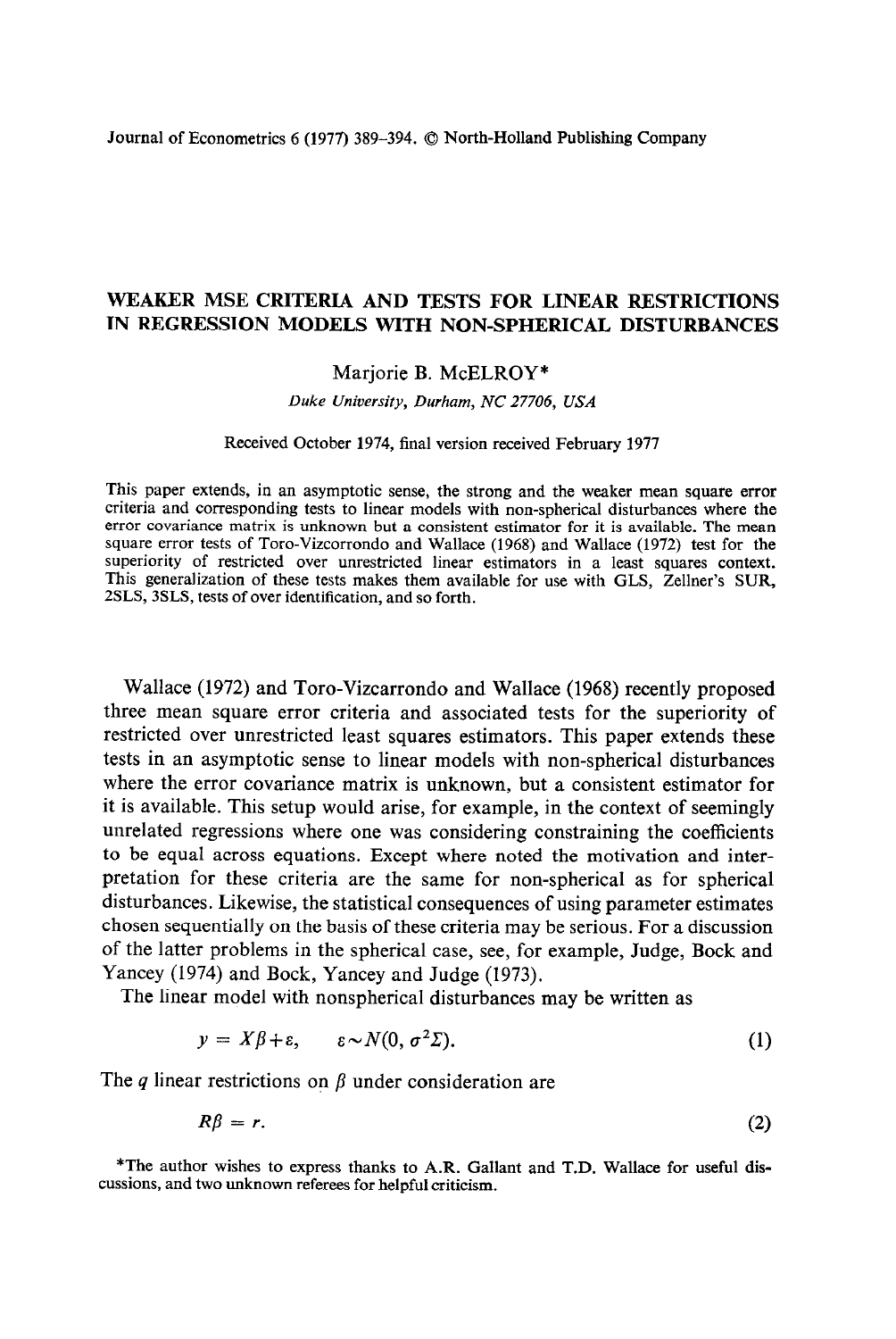Here y is  $n \times 1$ , X is  $n \times k$  and fixed at least conditionally,  $\beta$  is  $k \times 1$  fixed and unknown, and  $\varepsilon$  is an  $n \times 1$  vector of jointly normal disturbances with mean vector zero and positive definite covariance matrix  $\Sigma$ . *R* is  $q \times k$ , known and of rank *q*, and *r* is  $q \times 1$  and known. There exists a non-singular *P* such that  $P'P = \Sigma^{-1}$ , and premultiplication of (1) by *P* gives, say

$$
y^* = X^*\beta + \varepsilon^*, \qquad \varepsilon^* = P\varepsilon \sim N(0, \sigma^2 I). \tag{3}
$$

The unrestricted and restricted LS estimators of  $\beta$  in (3) are identical to the unrestricted and restricted Aitken estimators of  $\beta$  in (1). Thus when  $\Sigma$  is known, all of the MSE tests for LS estimators in Toro-Vizcarrondo and Wallace (1968) and Wallace (1972) have their immediate counterpart for Aitken estimators.

The remainder of this paper is devoted to showing that when  $\Sigma$  is unknown, but a consistent estimator of  $\Sigma$  is available,<sup>1</sup> all of the MSE tests may be used approximately for finite samples, the justification being based on the limiting distributions. It is convenient to first summarize the results for finite  $n$  and known  $\Sigma$ .

Defining  $V_n = n(X^2 \Sigma^{-1} X)^{-1}$  for all *n*, the unrestricted Aitken estimator *b* for  $\beta$  in (1), its distribution, and its MSE are given, respectively, by

$$
b = V_n \frac{X' \Sigma^{-1} y}{n}, \tag{4a}
$$

$$
\sqrt{n}(b-\beta) \sim N(0, \sigma^2 V_n), \tag{4b}
$$

$$
MSE(\sqrt{n \cdot b}) = \sigma^2 V_n, \tag{4c}
$$

where *b* minimizes the sum of squared transformed residuals  $P(y - Xb)$ , i.e.,

$$
SSE(b) = (y - Xb)' \Sigma^{-1} (y - Xb), \tag{5}
$$

with distribution given by

$$
\frac{1}{\sigma^2} \text{SSE}(b) \sim \chi^2(n-k). \tag{6}
$$

Defining  $\delta_n = \sqrt{n} (R\beta - r)$ , the restricted Aitken estimator  $\hat{\beta}$  for  $\beta$  in (1), its distribution and MSE are given, respectively, by

$$
\hat{\beta} = b - V_n R'(RV_n R')^{-1} (Rb - r), \tag{7a}
$$

<sup>1</sup> For a summary of useful cases see Theil (1971, ch. 8.6).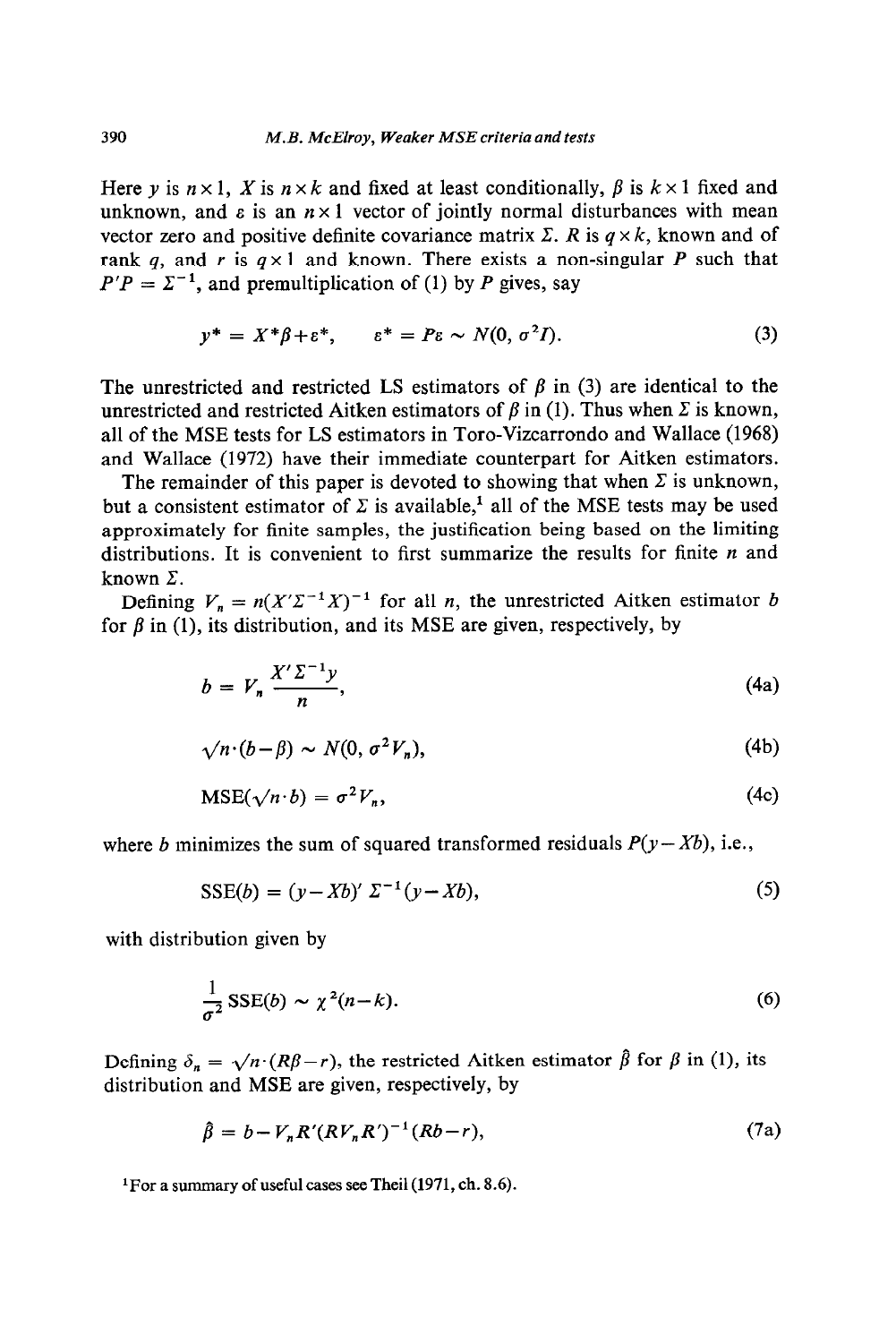$$
\sqrt{n} \cdot (\hat{\beta} - \beta) \sim N(-V_n R'(RV_n R')^{-1} \delta_n,
$$
  
\n
$$
\sigma^2 V_n [I - R'(RV_n R')^{-1} RV_n]),
$$
\n(7b)

$$
MSE(\sqrt{n} \cdot \hat{\beta}) = V_n R'(RV_n R')^{-1} \delta_n \delta_n' (RV_n R')^{-1} RV_n
$$
  
+  $\sigma^2 V_n [I - R'(RV_n R')^{-1} RV_n],$  (7c)

where, subject to  $\delta_n = 0$ ,  $\hat{\beta}$  minimzies the sum of squared transformed residuals,

$$
SSE(\hat{\beta}) = (y - X\hat{\beta})'\Sigma^{-1} (y - X\hat{\beta}).
$$
\n(8)

Let  $\lambda_n = \delta_n' (RV_n R')^{-1} \delta_n / 2\sigma^2$ . The four null hypotheses of interest are: (i)  $\sqrt{n} \cdot (R\beta - r) = 0$  is 'true' which holds iff  $\lambda_n = 0$ ; (ii)  $\beta$  is better than b by the *strong MSE criterion* defined here as for all non-null  $q \times 1$  vectors *l*,

$$
l'[MSE(\sqrt{n \cdot b}) - MSE(\sqrt{n \cdot \beta})]l
$$
  
\n
$$
\equiv l'[V_n R'(RV_n R')^{-1} (\sigma^2 RV_n R' - \delta_n \delta'_n) (RV_n R')^{-1} RV_n]l \geq 0,
$$
 (9)

which holds iff  $\lambda_n \leq 1/2$ ; (iii)  $\hat{\beta}$  is better than *b* by the *first weak MSE criterion* defined here as

tr[MSE(
$$
\sqrt{n \cdot b}
$$
) - MSE( $\sqrt{n \cdot \hat{\beta}}$ )]  
\n
$$
\equiv tr[\sigma^2 V_n R'(RV_n R')^{-1} R V_n - V_n R'(RV_n R')^{-1} \delta_n \delta_n (RV_n R')^{-1} R V_n] \ge 0,
$$
\n(10)

which holds whenever

$$
\lambda_n \leq \frac{1}{2} \mu_n \operatorname{tr}[V_n R'(R V_n R')^{-1} R V_n] = \theta_n,
$$

say, where  $\mu_n$  is the smallest characteristic root<sup>2</sup> of  $V_n^{-1}$ , (iv) and  $\hat{\beta}$  is better than *b* by the *second weak MSE criterion* defined here as

$$
E[n(b-\beta)'V_n^{-1}(b-\beta) - n(\hat{\beta}-\beta)'V_n^{-1}(\hat{\beta}-\beta)] \ge 0,
$$
 (11)

which holds iff  $\lambda_n \leq q/2$ . In each case the alternative hypothesis is simply the negation of the null hypothesis. Note that for generalized LS this last criterion compares  $\hat{\beta}$  to *b* not in terms of the average squared distance of the predicted y to the conditional mean of y (that is to  $X\beta$ ) as in the case of LS, but rather

<sup>2</sup>For simplicity of exposition we neglect the tighter bound found by Yancey, Bock and Judge (1973), although it presents no difficulty for the non-spherical case.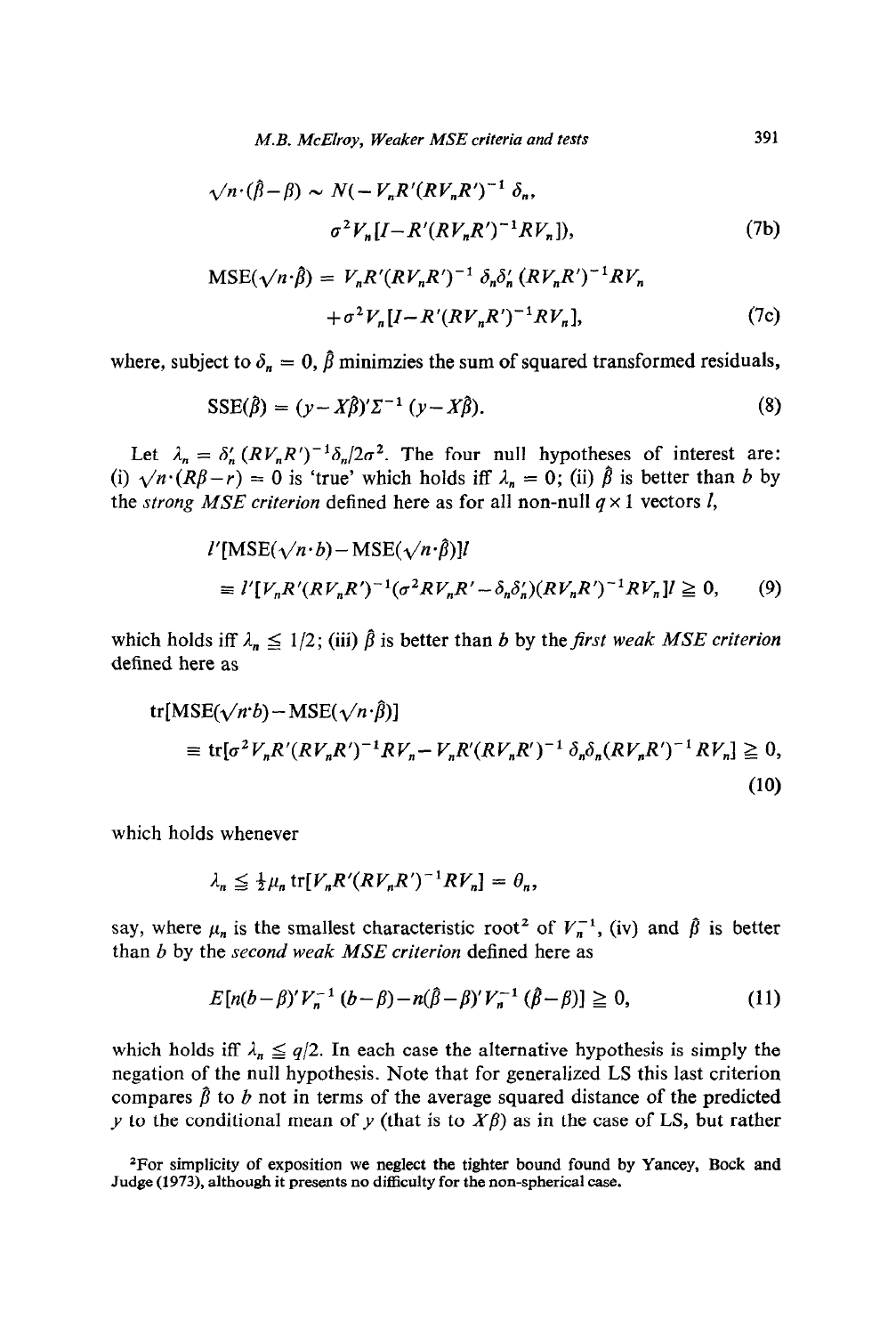compares the quadratic form in these vectors-the matrix of the quadratic form being  $\Sigma^{-1}$ .

Defining  $Q(\Sigma) = SSE(\hat{\beta}) - SSE(b)$ , the relevant test statistic is

$$
U_n(\Sigma) = \frac{Q(\Sigma)|q}{\text{SSE}(b)/(n-k)}
$$
  
= 
$$
\frac{n(Rb-r)'(RV_nR')^{-1}(Rb-r)/q}{\text{SSE}(b)/(n-k)} \sim F(q, n-k, \lambda_n),
$$
 (12)

where the non-centrality parameter is given by

$$
\lambda_n = \frac{1}{2\sigma^2} \delta_n' (RV_n R')^{-1} \delta_n. \tag{13}
$$

Rejecting the null when  $U_n(\Sigma)$  is too big provides a UMP test for  $\lambda \leq \lambda^*$ against  $\lambda > \lambda^*$  where  $\lambda^* = \frac{1}{2}, \theta_n$ , or  $q/2$  according to the chosen MSE criterion.<sup>3</sup>

To examine the limiting distributions we assume that

$$
\lim_{n\to\infty} n(X'\Sigma^{-1}X)^{-1} = \lim_{n\to\infty} V_n = V,
$$
\n(14)

where  $V$  is positive definite and also that

$$
\lim_{n \to \infty} \delta_n = \lim_{n \to \infty} \sqrt{n} \cdot (R\beta - r_n) = \delta,\tag{15}
$$

where  $\delta_n$  is now defined by  $\delta_n = \sqrt{n^2(R\beta - r_n)}$ , and  $\delta$  is a fixed finite vector. This in turn insures that

$$
\lim_{n \to \infty} \lambda_n = \frac{1}{2\sigma^2} \delta'(RVR')^{-1} \delta = \lambda, \text{ say.}
$$
 (16)

Since *V* is positive definite,  $\lambda$  is non-negative and equal to zero iff  $\delta = 0$ .

To motivate assumption (15) we note that little is revealed about the asymptotic performance of the tests when the restriction  $R\beta - r = 0$  remains unchanged

<sup>&</sup>lt;sup>3</sup>As noted in Toro-Vizcarrondo and Wallace (1968), for the spherical case the family of non-central *F* densities has the monotone likelihood ratio property, and thus the test of  $\lambda \leq \frac{1}{2}$  is UMP against  $\lambda > \frac{1}{2}$ . As pointed out in conversation by Ron Gallant, this makes the strong MSE test UMP invariant rather than UMP. By the same token, the test of  $\lambda \leq \lambda^*$  is UMP invariant. The first weak MSE criterion does not have this property because  $\lambda \leq \theta$  is only sufficient for the criterion and thus the size of the test will be greater than  $\alpha$ . All of these results for the spherical case carry over in a straightforward manner to the non-spherical case with known  $\Sigma$ .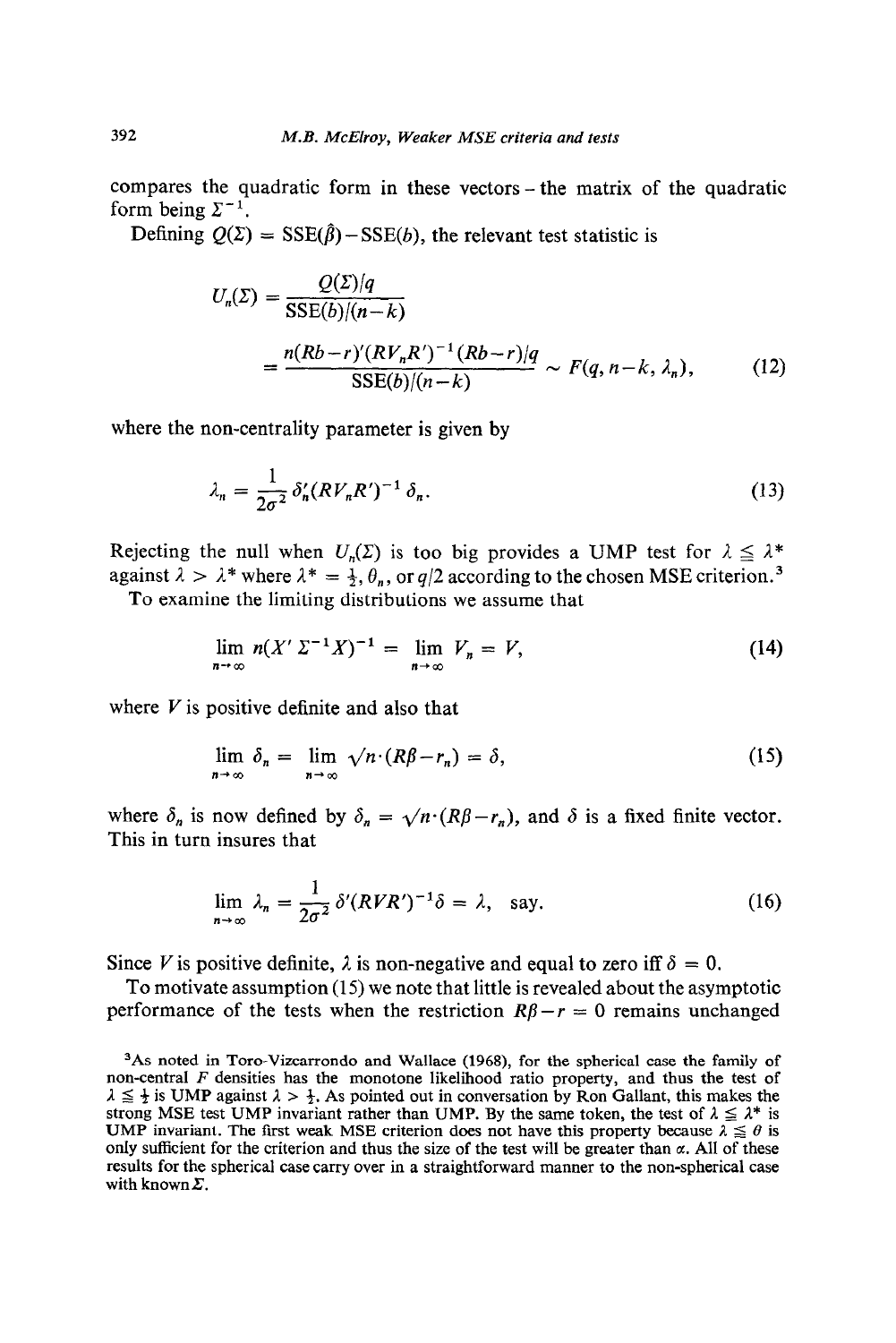as the sample size increases. As  $n \to \infty$  the covariance matrices for both  $\sqrt{n} \cdot \hat{\beta}$ and  $\sqrt{n \cdot b}$  converge to constant matrices and, for a fixed but 'untrue' restriction,  $\delta_n$  and hence the bias of  $\sqrt{n} \cdot \hat{\beta}$  increases without bound while  $\sqrt{n} \cdot b$  remains unbiased  $-$  see (7). Thus, for each of the three MSE criteria, there is a sufficiently large *n* to make  $\hat{\beta}$  worse than *b*. This is reflected in the distribution of the test statistic  $U_n$  in that the non-centrality parameter  $\lambda_n$  increases without bound. Consequently, the power of a test of  $\lambda_n \leq \lambda^*$  tends to one, i.e., the tests of hypotheses (i) through (iii) are consistent. Since these results hold for  $\hat{\beta}_n$ corresponding to any fixed but 'untrue' restriction, in the limit these tests are unable to distinguish restricted estimators based on one 'untrue' restriction from those based on any other 'untrue' restriction. Hence, the asymptotic properties of the tests are best revealed by considering sequences of restricted estimators which these tests can, in the limit, distinguish - those corresponding to sequences of restrictions for which  $r_n$  converges to  $R\beta$  at rate  $1/\sqrt{n}$ , i.e., under assumption  $(15)$ .<sup>4</sup>

Under the assumptions (14) and (15), the limiting distributions of *b* and  $\hat{\beta}$ , the MSE's of these limiting distributions, as well as the three MSE criteria for these limiting distributions may be written down by replacing  $V_n$ ,  $\delta_n$ , and  $\lambda_n$  with *V*,  $\delta$ , and  $\lambda$ , respectively, in eqs. (4), (7), and (9) through (13).

When  $\Sigma$  is replaced by a consistent estimator, say S, on the right-hand sides of (4a) and (7a), we obtain, say,  $\tilde{b}$  and  $\tilde{\beta}$  – the unrestricted and restricted consistent generalized least squares estimators, respectively. It is well known that  $\sqrt{n} \cdot (\bar{b}-\beta)$  and  $\sqrt{n} \cdot (b-\beta)$  have identical limiting distributions and therefore their limiting distributions have the same moments and MSE's. Thus asymptotically,

$$
\sqrt{n \cdot (\delta - \beta)} \sim N(0, \sigma^2 V), \qquad \text{MSE}(\sqrt{n \cdot \delta}) = \sigma^2 V. \tag{17}
$$

 $\mathbf{r}$ 

Similar results obtain for the restricted estimators:  $\sqrt{n} \cdot (\tilde{\beta} - \beta)$  converges in distribution to  $\sqrt{n} \cdot (\hat{\beta} - \beta)$  and asymptotically,

$$
\sqrt{n \cdot (\tilde{\beta} - \beta)} \sim N(-VR'(RVR')^{-1}\delta,
$$
  
\n
$$
\sigma^2 V[I - R'(RVR')^{-1}RV]),
$$

and

$$
MSE(\sqrt{n \cdot \tilde{\beta}}) = VR'(RVR')^{-1} \delta \delta'(RVR')^{-1}RV + \sigma^2 V[I - R'(RVR')^{-1}RV].
$$
 (18)

<sup>4</sup>This rate insures the power of the tests neither tends to  $\alpha$  for  $\lambda^* = 0$  (and to numbers even less than  $\alpha$  for  $\lambda^* = \frac{1}{2}$ ,  $\hat{\theta}_n$ , or  $q/2$ ) because convergence is too fast (i.e.,  $\lambda \rightarrow 0$ ), nor tends to one because convergence is too slow (i.e.,  $\lambda \rightarrow \infty$ ). Assumption (15) is similar to the usual ones found in discussions of the asymptotic properties of the power of a test [e.g., Lehmann (1959, p. 305) and Noether (1955)].